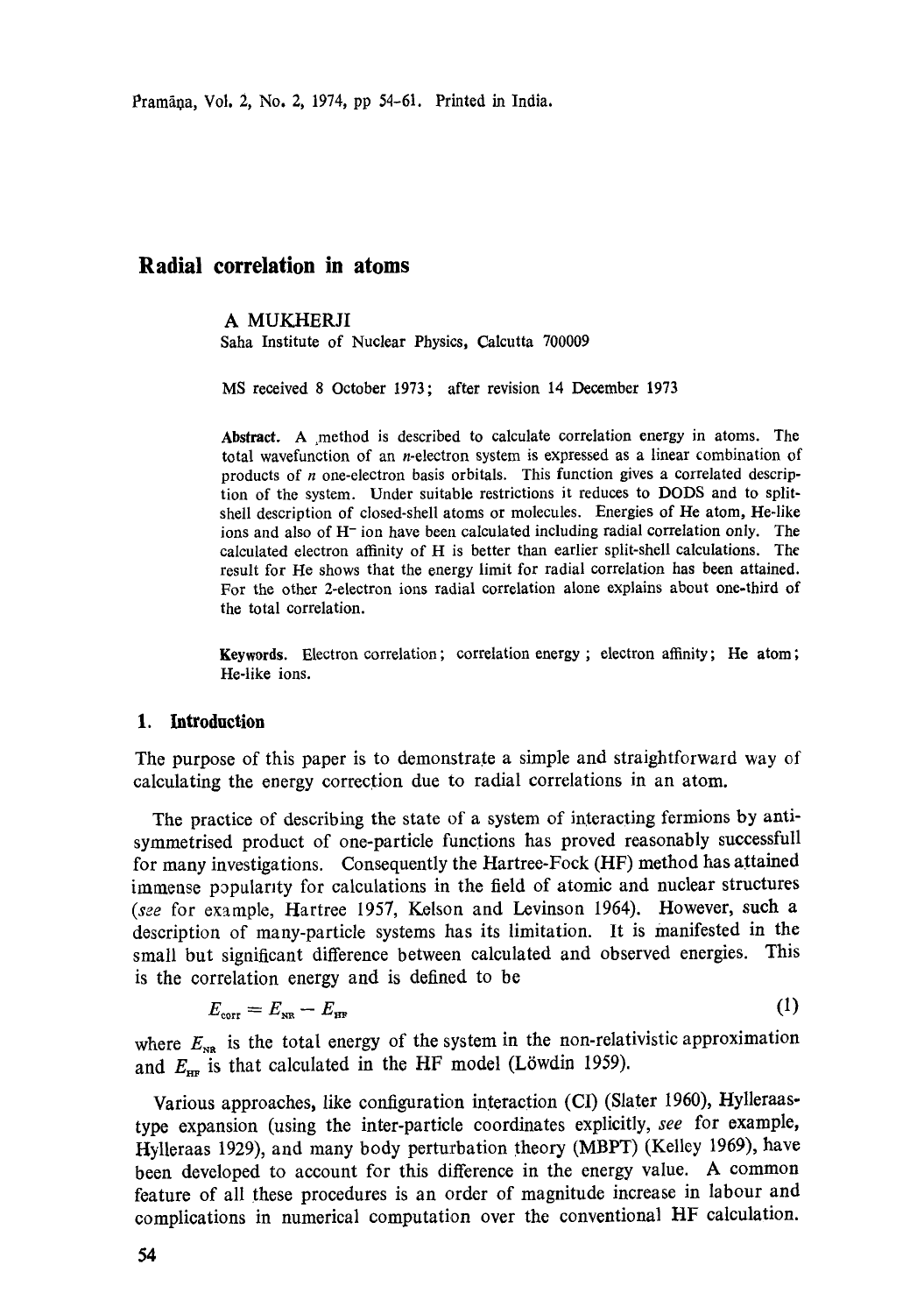Tho present method attempts to incorporate the dominant character of an interacting system, while retaining the mathematical simplicity of working on a singleparticle basis set.

Our attitude may be described in simple terms by the following consideration. In principle, the state of a particle in a potential may be described by a linear combination of a complete set of functions. In practice, for bound states, a finite set of basis may be used to provide a reasonably adequate representation by making judicious choice of such basis functions. The Slater-type orbitals have proved successful in atomic calculations, while for molecules the LCAO's are extensively used. For nuclei different functions including the harmonic oscillator eigenfunctions are taken as is convenient for various investigations *(see* for example, Talmi 1952, Elliott 1958). In CI and MBPT calculations the starting requirement is the complete set of eigenstates of a suitable model Hamiltonian.

Now, if the set of basis orbitals  $X_k(i)$  span the one-particle space for the particle i, then the product space of n particles will be spanned by n-electron products of the form

$$
g_a(1, 2, \dots n) = X_k(1) X_1(2) \dots X_p(n)
$$
 (2)

An arbitrary n-particle function may then be expressed as

$$
\psi_{\text{corr}}(1,2,\ldots n)=\sum_{a}c_{a}g_{a}.
$$
\n(3)

Suitable constraints amongst the coefficients  $c$  need be imposed to ensure indistinguishability of similar particles, as also to make the function an elgenstate of  $L^2$ ,  $L_s$ ,  $S^2$  and  $S_s$  in case of atoms or of  $S^2$  and  $S_s$  for molecules. Further constraints are required if one wishes to factorise the composite function  $\psi_{\text{corr}}$  into products of single particle orbitals with real coefficients. If these additional constraints are not imposed, Complex amplitudes are sometimes obtained implying different phase relations between the  $x$ 's. Otherwise, the function  $\psi_{corr}$  may be looked upon as a linear combination of determinants as appears in a CI description. Further, the function  $\psi_{\text{corr}}$  is more general and flexible than a DODS (different 'orbital' for different 'spin') (Löwdin 1964) or a split-shell representation (Harris and Pohl 1965) for closed shell systems.

Thus  $\psi_{\text{corr}}$  can give a correlated description of the *n*-particle system. It has the advantage that all basic integrals will be over single-particle functions. The conventional integrals appearing in an HF calculation will be all that are required. The energy eigenvalue equation reduces to a set of simultaneous linear equations in the parameters and they may be obtained in a single diagonalisation process. No recycling procedure is required in order to obtain self-consistency. Further, prior knowledge of excited states of the true or of a modal Hamiltonian is not required, as in CI or MBPT methods.

In ultimate analysis the present approach will be equivalent to a full CI calculation with a given basis set.

It is pertinent to mention here a calculation on a similar framework done by Harris and Pohl (1965). Their interest was on properly reproducing the Morse potential for diatomic molecules at large internuclear distances. They used splitshell orbitals and obtained the single particle MO's from a correlated two-particle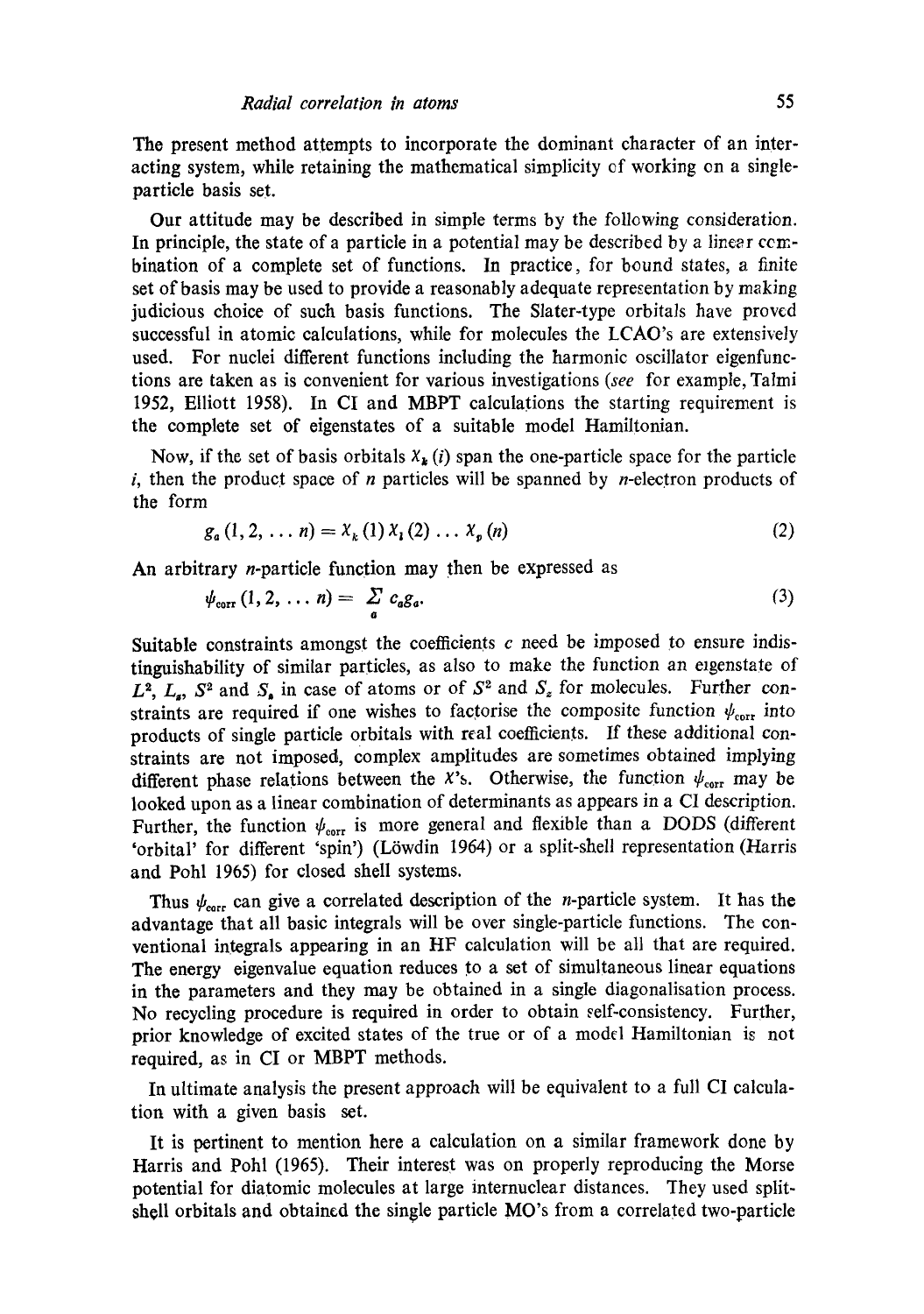#### 56 *A Mukherfi*

wave function. This was possible since in their case the number of independent parameters in the two descriptions were equal. For internuclear separations close to equilibrium value they obtained complex MO coefficients. This implied relative phase differences between the AO's.

Another similar calculation illustrating the inter-particle correlation aspect was performed by Sengupta and Mukherji (1968). Starting from the HF framework and following a procedure similar to what has been described here it was possible to calculate the van der Waals force constant between inert gas atoms. Under strict HF approximation it should have been zero, since the origin of the van der Waals force between two non-overlapping atoms lie in the instantaneous correlation of the electrons in the two charge clouds.

# 2. Theory

We shall demonstrate our approach by a simple model. Consider a He atom in the singlet ground state, for which the HF eigenstate may be represented as

$$
\psi_{\text{HF}}(1,2) = \phi(1)\phi(2) \tag{4}
$$

Here  $\phi$  is the one-particle 1s orbital of He. The antisymmetric combination of the two spin functions has been omitted for simplicity. Let the orbital  $\phi$  be built out of two normalized Slater-type basis functions  $X_1$  and  $X_2$  with real coefficients b. Thus

$$
\phi = b_1 \mathbf{X}_1 + b_2 \mathbf{X}_2 \tag{5}
$$

Then

$$
\psi_{\text{HF}}(1,2) = b_1^2 X_1(1) \chi_1(2) ++ b_1 b_2 \left\{ X_1(1) X_2(2) + \chi_2(1) X_1(2) \right\} + b_2^2 X_2(1) X_2(2) \tag{6}
$$

For this system the correlated function following eq (3) will be

$$
\psi_{\text{corr}}(1,2) = c_1 X_1(1) X_1(2) + c_2 X_1(1) X_2(2) ++ c_2' X_2(1) X_1(2) + c_3 X_2(1) X_2(2)
$$
\n(7)

It looks similar to the Weinbaum (1933) wavefunction of the form (VB  $+$  Ionic), if the x's are the AO's. Pauli exclusion principle requires  $c_2' = c_2$  for the singlet configuration. Comparing equations (6) and (7) we note that if the number of independent parameters in the two equations are same, then it is possible to obtain the  $b$ 's from the c's and *vice versa*. Such a situation arises in a DODS (Löwdin 1964) or a split-shell representation (Harris and Pohl 1965) of molecular orbitals built out of two AO's only. In general the number of c parameters will exceed the number of  $b$  parameters and additional restraints on the former will be required in order to make the two functions equivalent. Between the above two functions (6) and (7) this relation is

$$
c_1c_3=c_2^2\tag{8}
$$

Relaxation of such relations constitutes the essential spirit of the present approach.

If we try to expand (7) in terms of functions of type (6), *i.e.,* products of s-type orbitals taken two at a time, it would look like a linear combination of such functions. If the s-type orbitals are chosen to be the He  $ns$  functions, the function  $(7)$ will be a radial-configuration-mixed representation for the ground state of He.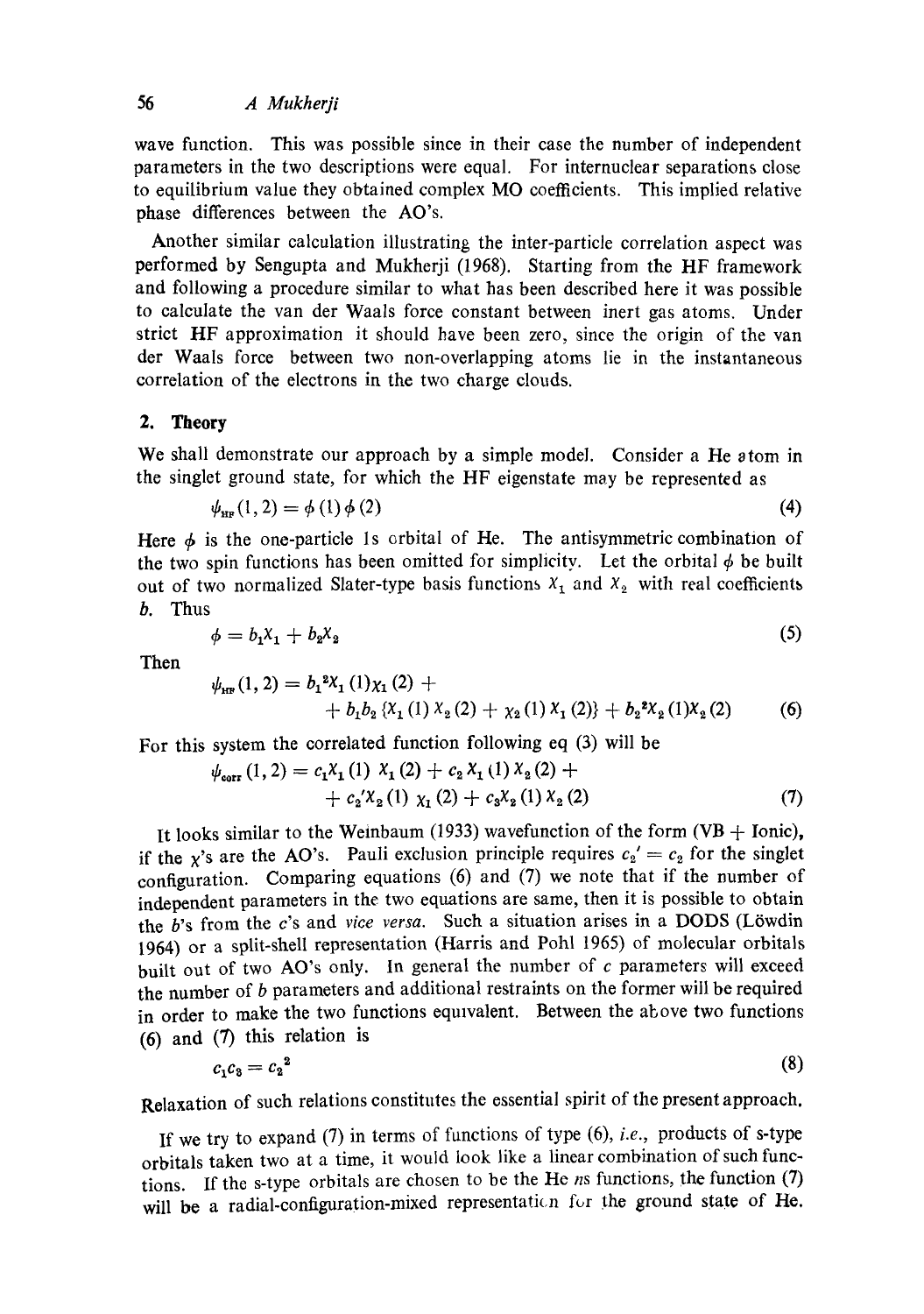$$
\psi_{\text{corr}}(1,2) = c_1 g_1(1,2) + c_2 g_2(1,2) + c_3 g_3(1,2) \tag{9}
$$

where the normalised two-electron functions are

$$
g_1(1, 2) = X_1(1) X_1(2)
$$
  
\n
$$
g_2(1, 2) = (2 + 2S^2)^{-\frac{1}{4}} \{X_1(1) X_2(2) + X_2(1) X_1(2)\}
$$
  
\n
$$
g_3(1, 2) = X_2(1) X_2(2)
$$
  
\n
$$
S = \langle X_1(1) | X_1(1) \rangle
$$
 (10)

with 
$$
S = \langle X_1(1) | X_2(1) \rangle
$$
 (10)

The normalisation constraint is

$$
\sum_{ij} c_i c_j \delta_{ij} = 1 \tag{11}
$$

where  $S_{ij}$  is the *ij*-th element of the overlap matrix S, and the energy may be expressed as

$$
E = \langle \psi_{\text{corr}}(1,2) | \mathcal{H} | \psi_{\text{corr}}(1,2) \rangle = \sum_{ij} c_i c_j \mathcal{H}_{ij}.
$$
 (12)

We obtain the energy values by solving the equation

$$
Hc = ScE \tag{13}
$$

# **3. Results**

# *3.1. Helium atom*

The results of our calculation are given in table 1. The salient features are enumerated below.

| Table 1. Energy of He atom in ground state $(E_0)$ and in first two excited s-states $(E_1$ and $E_2)$ |  |  |  |  |  |  |  |
|--------------------------------------------------------------------------------------------------------|--|--|--|--|--|--|--|
| including radial correlation. All energies are in a.u.                                                 |  |  |  |  |  |  |  |

| Basis orbitals <sup>®</sup>                              | Number of               |                 |            | Correlated energy values |           |
|----------------------------------------------------------|-------------------------|-----------------|------------|--------------------------|-----------|
| Serial No                                                | 2-electron<br>functions | $E_{\text{RF}}$ | $E_0$      | $E_1$                    | $E_{2}$   |
| 1,2                                                      | 3                       | $-2.8034$       | $-2.8732$  | $-0.1562$                | 2.1407    |
| $1 - 3$                                                  | 6                       |                 | $-2.8776$  | $-0.9577$                | 0.6216    |
| $1 - 4$                                                  | 10                      |                 | $-2.8785$  | $-2.0517$                | $-0.7036$ |
| $C$ lementi <sup><math>\delta</math></sup>               | 10                      | $-2.86168$      | $-2.8786$  | $-2.1016$                | $-0.7260$ |
| $1 - 5$                                                  | 15                      |                 | $-2.8787$  | $-2.1360$                | $-1.7267$ |
| Clementi <sup>o</sup>                                    | 15                      | $-2.86168$      | $-2.87890$ | $-2.0796$                | $-0.8573$ |
| Weiss <sup>d</sup>                                       |                         | $-2.86168$      | $-2.87896$ |                          |           |
| $1 - 6$                                                  | 21                      |                 | $-2.87899$ | $-2.1441$                | $-2.0243$ |
| Theoretical limit for radial<br>correlation <sup>e</sup> |                         |                 | $-2.87900$ |                          |           |
| Experimental                                             |                         |                 | $-2.9038$  | $-2.1461$                | $-2.0614$ |

a vide table 2;  $\delta$  4 basis orbitals. Exponents optimised to represent HF 1s orbital. Taken from Clementi (1965), Table 03-01;  $\epsilon$  5 basis orbitals. Clementi (1965), Table 01-01;  $\epsilon$  Weiss (1961), Table II; <sup>e</sup> Estimated by Shull and Löwdin (1959); *f* Moore (1949).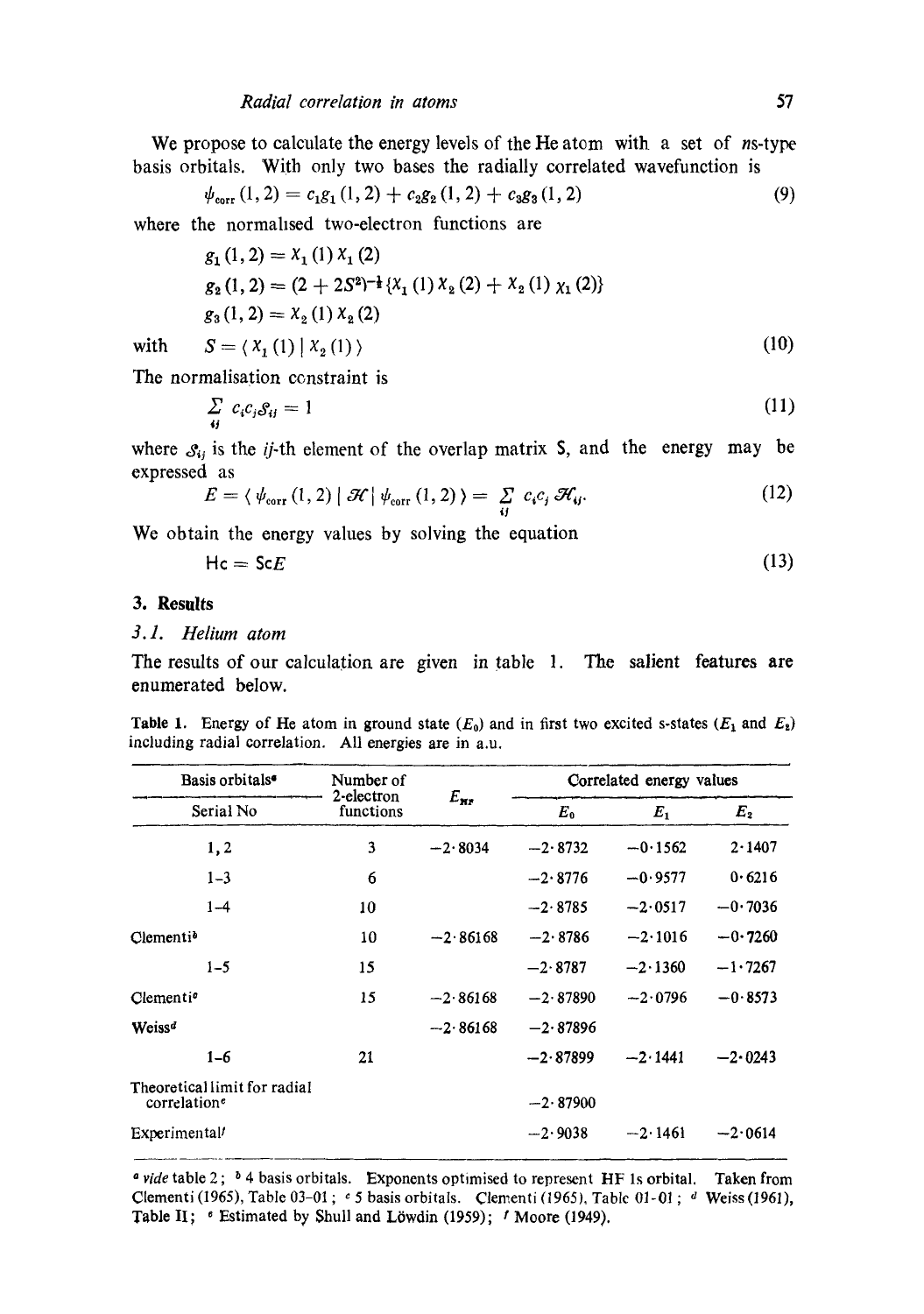# 58 *A Mukherji*

The calculation with two bases with exponents chosen arbitrarily *(i.e.,* reasonable guess, without an attempt to optimise them) yields poor HF ground state energy  $(-2.8034a.u.)$  as expected. But inclusion of radial correlation yields a value  $(-2.8732 \text{ a.u.})$  even better than the HF energy  $(-2.8617 \text{ a.u.})$  with 5 optimised exponents (Clementi 1965). We may infer that inclusion of correlation with an approximate basis set gives better representation of the system than a HF description with improved bases. However, it is not intended to imply that improvement of basis is unimportant. It only goes to show that from the physical point of view more attention should be given to the Hamiltonian itself. One should first try to include as much of the Hamiltonian as possible under a particular framework of calculation. Finer improvement on the basis set should come next. It has also been mentioned by other workers that choice of the basis set is not always very critical *(see* for example, Nesbet and Watson 1958).

Next, we observe that explicit inclusion of 2s-type crbitals do not significantly improve the ground state energy  $E_0$ . This is because the two-electron functions g allow independent freedom to the electron pair to exist simultaneously at different regions of space. Thus the correlated charge density with 1s-type bases can simulate to a large extent that corresponding to a  $HF(2s)^2$  configuration. Hence, if our interest is confined only to the ground state we may safely wclk with a reasonably good set of Is-type bases.

However, the behaviour of the higher energy states  $E_1$  or  $E_2$  is critically dependent upon the basis set used. Addition of 2s-type orbitals to the set improve these energy values remarkably. Further improvements, particularly on  $E<sub>2</sub>$ , is expected when we add a few 3s-type orbitals. Hence, to study excited states with a finite basis set, one has to be careful to include such basis functions as will be able to span the higher order configuration space.

Finally, we note that the experimental ground state energy of He is  $-2.9038$  a.u. (Moore 1949). Taking  $E_{\text{NR}}$  to be roughly equal to it, we find that nearly half of the correlation energy is explained by the radial correlation alone as described here. The angular correlation is likely to account for a substantial portion of the remaining half.

We obtain for the radially correlated ground state energy the value of  $-2.87899$ a.u., which is about the limiting value of  $-2.87900$  a.u. set by Shull and Löwdin (1959). Weiss (1961) also obtained a similar value of  $-2.87896$  a.u. for the s-function contribution for He.

We would like to make a few comments on inclusion of angular correlation in the calculation of this type. Following the standard configuration mixing procedure we may add configurations involving orbitals with different angular dependence to the HF ground state. Then we may build radially correlated functions on each such mixed configuration. The totality will represent a fully correlated description of the system. Such a description will maintain all the advantages of the present approach including ultimate mathematical simplicity. A pilot calculation based on this line of approach is on way and results will be reported in due course.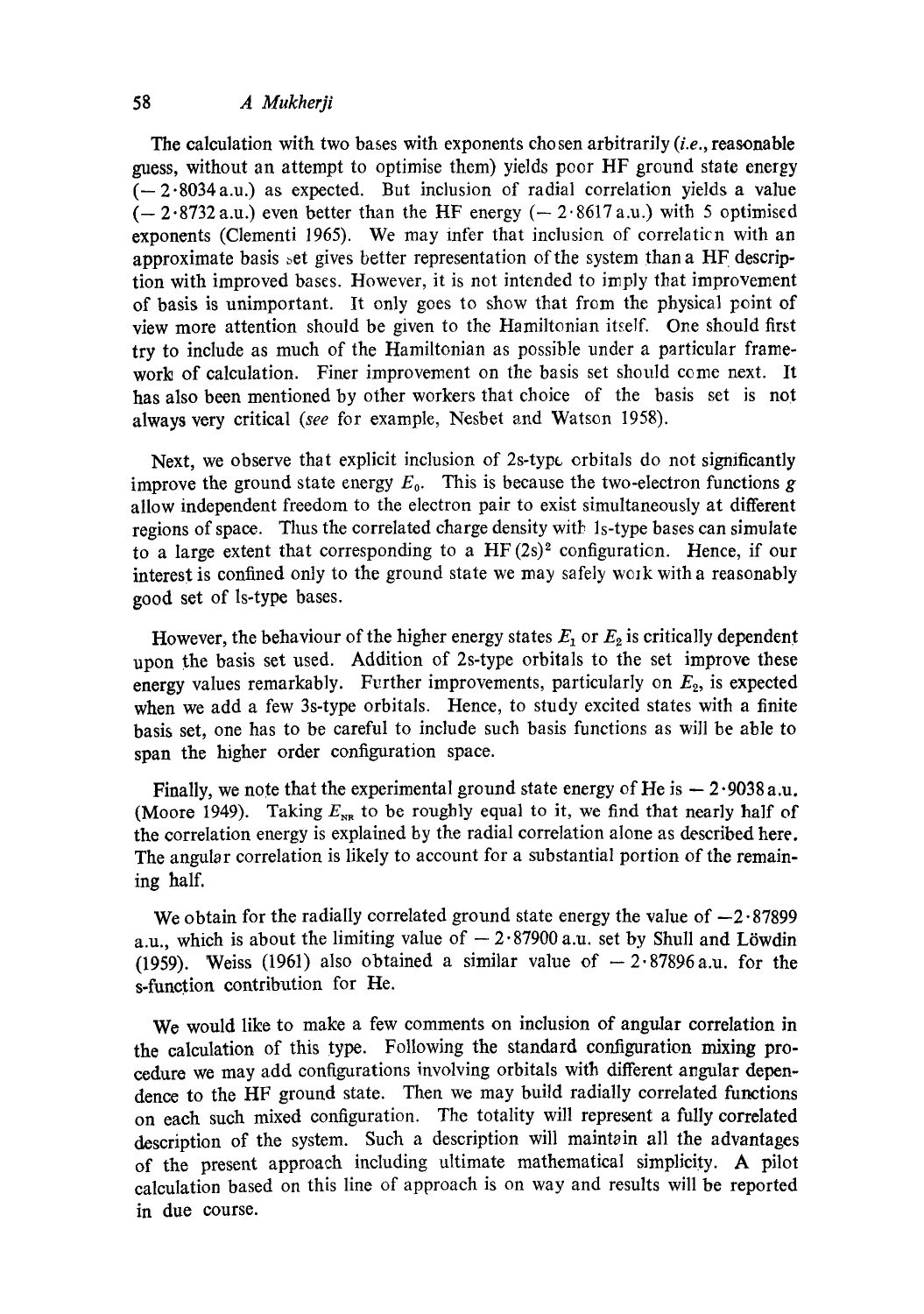### *3.2. H-ion*

The hydride ion is of particular interest. The second dectron is very loosely bound to H atom. The HF theory fails to reproduce this bound state. Interelectronic correlation plays an essential role in keeping the electron bound to the host atom. The ground state energy of H<sup>-</sup> ion has been calculated with 4 basis orbitals  $\chi_{1t}$ , *i.e.*, with 10 two-electron product functions g. The value obtained is  $E_0 = -0.5143$ a.u. Compared to  $E_{HF} = -0.4881$  a.u. this gives the radial correlation correction to ground state energy  $E_{\text{corr}} = -0.0262$  a.u. Weiss (1961) in his calculation for H<sup>-</sup> with s-functions only obtained  $E_0 = -0.51439$  a.u. in close agreement with ours. Further, the electron affinity of H as obtained by us is  $-0.0143$  a.u., which is better than the value of  $-0.0138$  a.u. obtained by Goddard (1968) and of  $-0.0133$  a. u. calculated by Shull and Löwdin (1956). Inclusion of angular correlation is likely to further improve our value of electron affinity.

Table 2. Ground state radially correlated energy  $(E_0)$  for 2-electron ions, non-relativistic energy  $(E_{NR})$  and percentage of total correlation energy  $(E_{corr})$  explained by radial correlation alone

| Ion             | $E_{\rm HF}^{\quad a}$ | $E_{0}$<br>Present<br>calculation <sup>b</sup> | Weisse      | $E_{\rm NP}^{\phantom{12}d}$ | Percentage<br>explained <sup>e</sup> |
|-----------------|------------------------|------------------------------------------------|-------------|------------------------------|--------------------------------------|
| Li+             | $-7.2364$              | $-7.2521$                                      | $-7.25242$  | $-7.27991$                   | 36                                   |
| $Be2+$          | $-13.6113$             | $-13.6262$                                     |             | $-13.65557$                  | 34                                   |
| $R^{3+}$        | $-21.9862$             | $-22.0008$                                     |             | $-22.03097$                  | 33                                   |
| $C^{4+}$        | $-32.3612$             | $-32.3767$                                     |             | $-32.40625$                  | 34                                   |
| N <sup>b+</sup> | $-44.7361$             | $-44.7499$                                     |             | $-44.78145$                  | 30                                   |
| $O^{3+}$        | $-59.1111$             | $-59.1259$                                     | $-59.12595$ | $-59.15660$                  | 33                                   |
|                 |                        |                                                |             |                              |                                      |

<sup>a</sup> Taken from Clementi (1965), Table 03-01; <sup>b</sup> Orbital parameters taken from Clementi (1965), 4 basis orbitals, *i.e.*, 10 two-electron functions each; c Weiss (1961), Table 2;  $d$  Calculated by Pekeris (1958). Values quoted from Weiss (1961), Table 1; \* Percentage =  $100 \times (E_0 - E_{HP})/(E_{HR} - E_{HP})$ .

**Table 3.**  Orbital exponents for calculations reported in tables 1 and 2

| SI |      |        |     |                 |         | Orbital exponents <sup>®</sup> |          |          |               |
|----|------|--------|-----|-----------------|---------|--------------------------------|----------|----------|---------------|
| No | Type | $H^-$  | He  | Li <sup>+</sup> | $Be2+$  | $R^{8+}$                       | $C4+$    | $N^{5+}$ | $\Omega_{q+}$ |
| 1  | 1s   | 1.3554 | 2.5 | 2.45161         | 3.42034 | 4.40720                        | 5.39609  | 6.38688  | 7.37946       |
| 2  | 1s   | 1.0967 | 1.5 | 4.38942         | 4.82750 | 5.99281                        | 7.23874  | 8.56040  | 9.95289       |
| 3  | 1s.  | 0.4448 | 4.5 | 6.03853         | 8.32668 | 10.42220                       | 12.47670 | 14.49340 | 16.47540      |
| 4  | 1s   | 0.2000 | 0.8 | 1.26508         | 1.83148 | 2.45924                        | 3.09290  | 3.73216  | 4.37672       |
|    | 2s   |        | 0.8 |                 |         |                                |          |          |               |
| 6  | 2s   |        | 0.5 |                 |         |                                |          |          |               |

" Values for Li<sup>+</sup> to  $O<sup>6+</sup>$  taken from Clementi (1965), Table 03-01.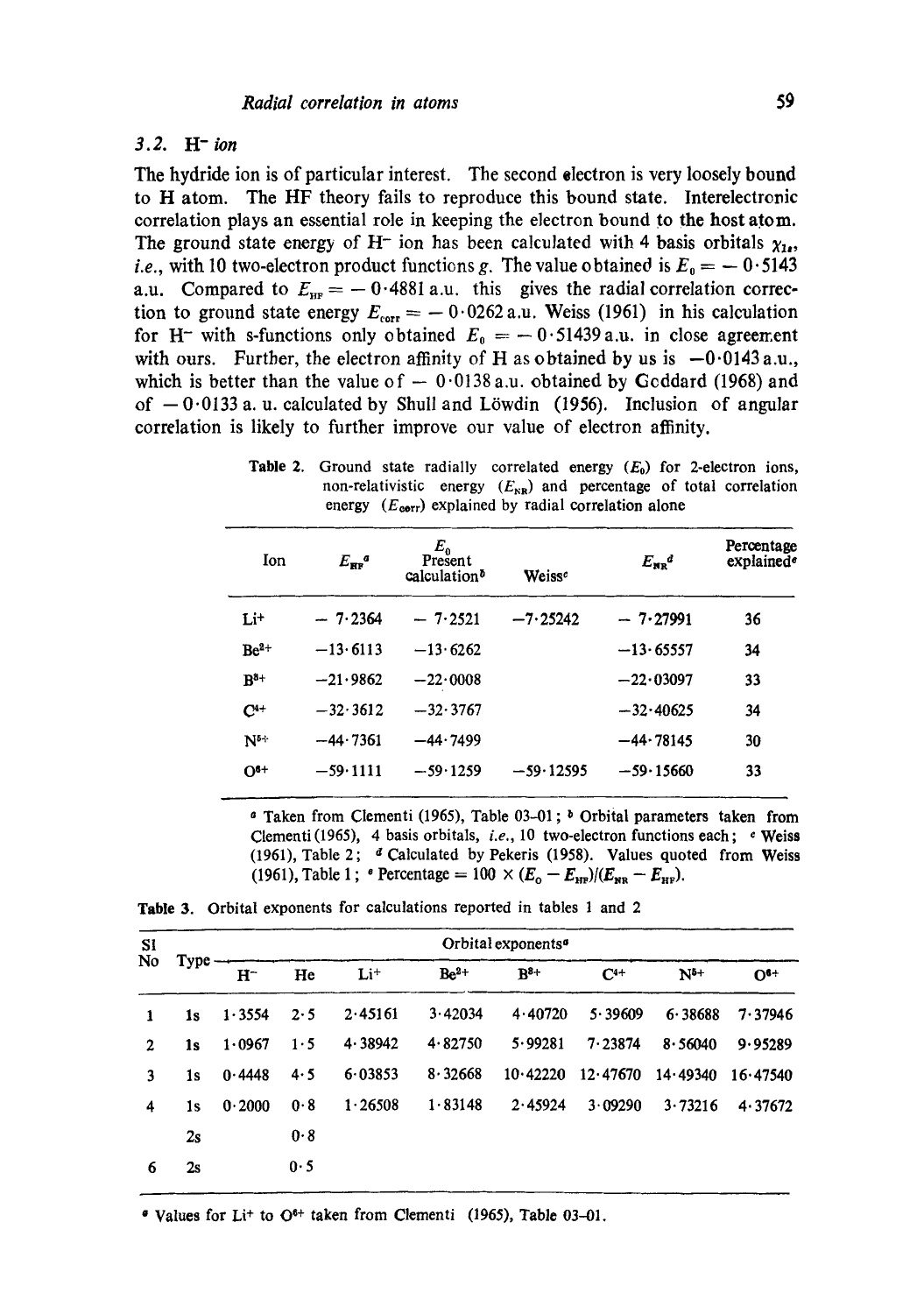|                             | 노              | H <sub>c</sub>              | ڐ              | $Be2+$                                                                                                  | $\mathbf{\hat{B}}^+$ | も             | $\mathbf{z}^{\dagger}$                       | $\stackrel{\scriptscriptstyle +}{\scriptscriptstyle \infty}$ |
|-----------------------------|----------------|-----------------------------|----------------|---------------------------------------------------------------------------------------------------------|----------------------|---------------|----------------------------------------------|--------------------------------------------------------------|
|                             | $-0.82686$     | $-0.12631 (+1)$             | 0.41964        | $-0.10617$                                                                                              | $-0.17113$           | $-0.13450$    | $-0.94649(2)$                                | 0.10622                                                      |
| 1, 2                        | $0.22540 (+1)$ | $0.40278(+1)$               | $0.11614(+1)$  | $0.19170 (+1)$                                                                                          | $0.20461 (+1)$       | 0.19985(11)   | $0.17878 (+1)$                               | $0.15976 (+1)$                                               |
| $\mathbf{1}$ , $\mathbf{3}$ | $-0.35391$     | 0.45852                     | $-0.39930$     | $-0.22076$                                                                                              | $-0.22547$           | $-0.22698$    | $-0.21454$                                   | $-0.21122$                                                   |
| 1, 4                        | $-0.84738(-1)$ | $-0.23726(+1)$              | 0.11356        | 0.20429                                                                                                 | 0.23741              | 0.24696       | 0.22664                                      | 0.21371                                                      |
| ر<br>1.                     |                | 0.109(5(1)                  |                |                                                                                                         |                      |               |                                              |                                                              |
| $\frac{6}{11}$              |                | $-0.16058$                  |                |                                                                                                         |                      |               |                                              |                                                              |
| 2, 2                        | $-0.16716(+1)$ | $-0.32847(+1)$              | $-0.82816$     | $-0.93205$                                                                                              | $-0.97820$           | $-0.95416$    | $-0.85830$                                   | $-0.77611$                                                   |
| 2,3                         | $0.11920 (+1)$ | $-0.51118$                  | 0.74031        | 0.34919                                                                                                 | 0.33003              | 0.31872       | 0.29914                                      | 0.29231                                                      |
| 2, 4                        | 0.49867        | $0.65853(+1)$               | $-0.68323(-1)$ | $-0.16005$                                                                                              | $-0.19329$           | $-0.20613$    | $-0.19086$                                   | $-0.18270$                                                   |
| 2,5                         |                | $-0.29349(1)$               |                |                                                                                                         |                      |               |                                              |                                                              |
| 2, 6                        |                | 0.41384                     |                |                                                                                                         |                      |               |                                              |                                                              |
| 3,3                         | $-0.65555(-1)$ | $-1$<br>$-0.66711$          | $-0.19715$     | $-0.55559(-1)$                                                                                          | $-0.47738(-1)$       |               | $-6.44399(-1)$ $-6.42368(-1)$ $-6.42724(-1)$ |                                                              |
| 3, 4                        | $0.89605(-1)$  | 0.34017                     | $0.25258(-1)$  | $0.23529(-1)$                                                                                           | $0.25661(-1)$        | $0.27320(-1)$ | $0.26114(-1)$                                | $0.27355(-1)$                                                |
| 3,5                         |                | $-0.16445$                  |                |                                                                                                         |                      |               |                                              |                                                              |
| 3, 6                        |                | $\widehat{1}$<br>0.23979    |                |                                                                                                         |                      |               |                                              |                                                              |
| 4, 4                        | $-0.21846(-1)$ | $\widehat{+}$<br>$-0.34945$ |                | (1-) 028.l2 ·0-1 (1-1) t56.l2 ·0-1 (1-1) Zt.l22 ·0-1 (1-1) Z0982 ·0-1 (1-1) A0092 ·0-1 (1-1) t0092 ·0-1 |                      |               |                                              |                                                              |
| 4,5                         |                | $\widehat{+}$<br>0.34649    |                |                                                                                                         |                      |               |                                              |                                                              |
| 4.6                         |                | $-0.47956$                  |                |                                                                                                         |                      |               |                                              |                                                              |
| n<br>n,                     |                | $-0.98978$                  |                |                                                                                                         |                      |               |                                              |                                                              |
| 5, 6                        |                | 0.29350                     |                |                                                                                                         |                      |               |                                              |                                                              |
| $\circ$<br><b>ي</b>         |                | $\widehat{1}$<br>$-0.25186$ |                |                                                                                                         |                      |               |                                              |                                                              |

 $60$ 

A Mukherji

 $\bullet(\pm x) = 10$ tte.

The first column gives the basic orbital pairs followed by serial numbers.  $\mathbf{e}^{\text{max}}$   $\mathbf{e}^{\text{max}}$   $\mathbf{e}^{\text{max}}$ . The first column gives the basic orbital pairs followed by serial numbers.